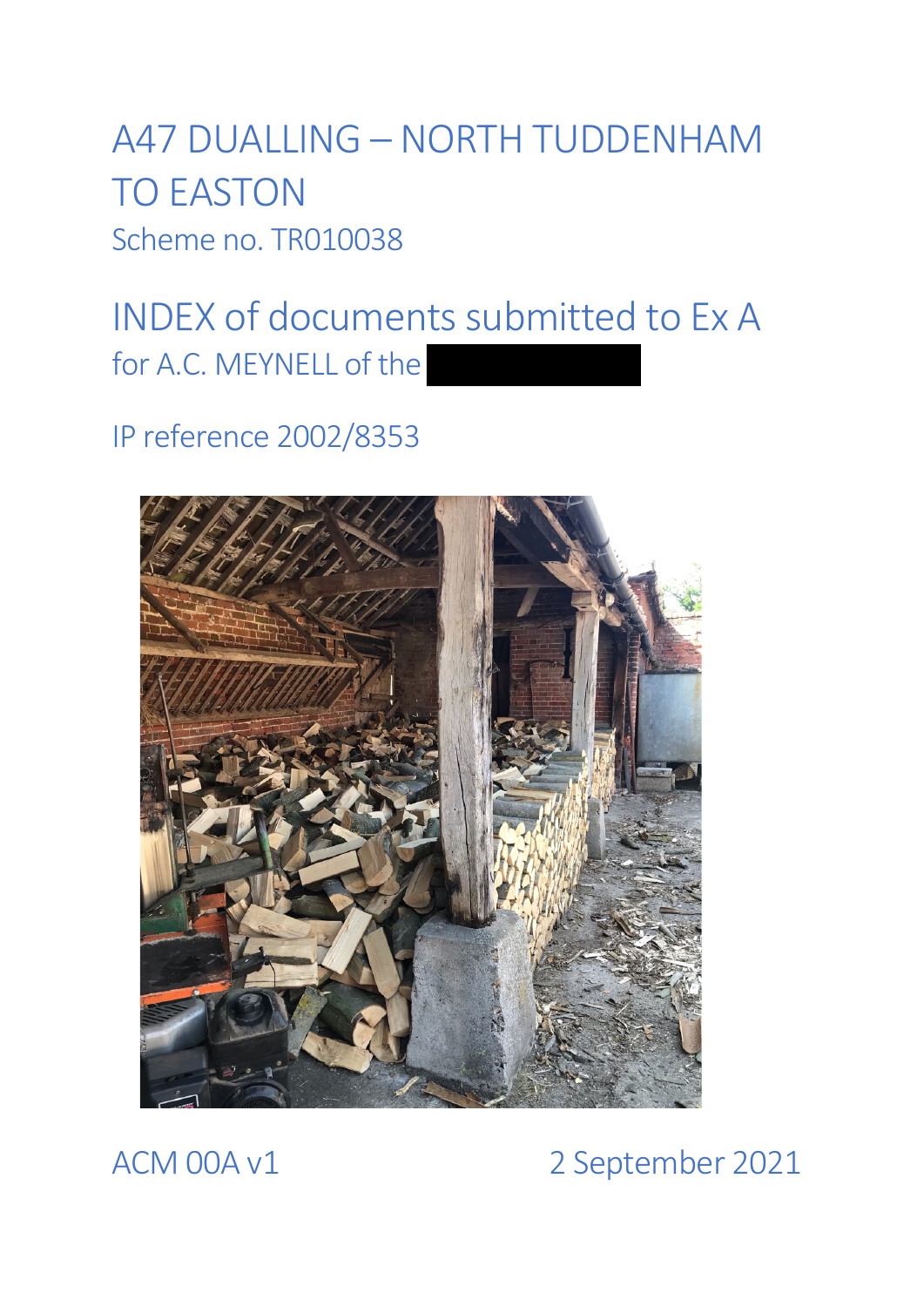Infrastructure Planning

Planning Act 2008

#### The Infrastructure Planning (Examination Procedure) Rules 2010 Regulation 10

The A47 North Tuddenham to Easton

Development Consent Order

## INDEX of DOCUMENTS Submitted to Ex A for ANTHONY CHARLES MEYNELL

|                             | Application reference: | TR 010038        |            |
|-----------------------------|------------------------|------------------|------------|
| Interested Party reference: |                        | 2002/8353        |            |
| Document reference:         |                        | ACM 00A          |            |
| Date:                       | $\vee$ $\cap$ 1        | 2 September 2021 | <b>GHI</b> |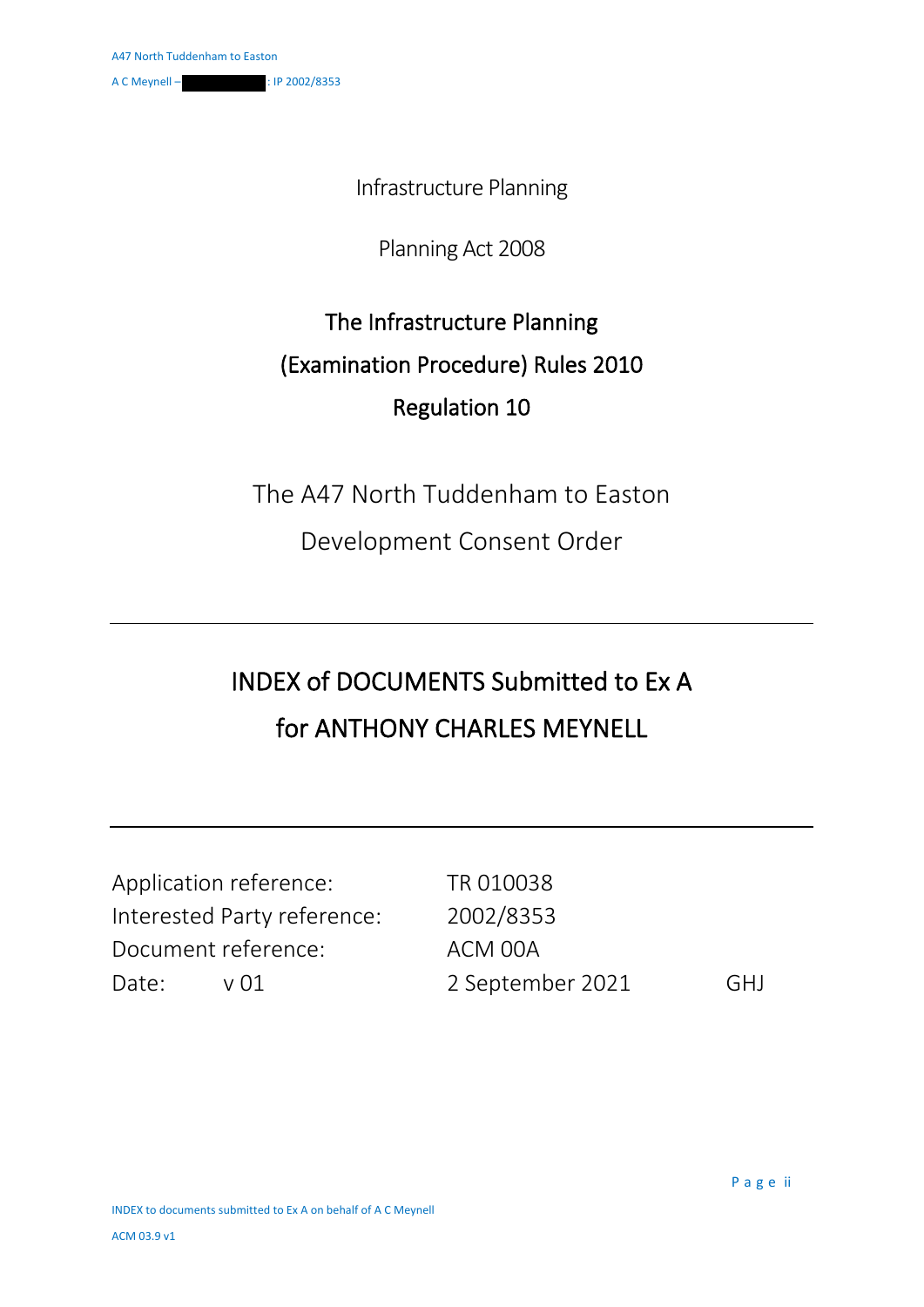A C Meynell –  $\cdot$  IP 2002/8353

#### I N D E X

#### of Documents submitted to Ex A on behalf of A C Meynell of (IP ref 2002/8353)

| <b>Doc</b><br>No. | Doc ref            | <b>Description</b>                                                                       | Author                                  | <b>Doc Date</b> | ExA<br>accept.<br>date |
|-------------------|--------------------|------------------------------------------------------------------------------------------|-----------------------------------------|-----------------|------------------------|
| <b>RR-075</b>     |                    | Relevant Representations by Savills<br>UK Ltd on behalf of Mr A C Meynell                | Rebecca Clutten                         | 17 Jun 2021     |                        |
| AS-011            |                    | Additional Submission on behalf of<br>Mr A C Meynell (accepted at<br>discretion of Ex A) | G H Josselyn                            | 25 Jul 2021     |                        |
| D1/001            | ACM 00A            | This Index                                                                               |                                         | 2 Sep 2021      |                        |
| D1/002            | <b>ACM 00</b>      | Summary of Written Representations                                                       | Rebecca Clutten                         | 1 Sep 2021      |                        |
| D1/003            | <b>ACM 01</b>      | Introduction to Written<br>Representations                                               | Rebecca Clutten                         | 1 Sep 2021      |                        |
| D1/004            | <b>ACM 02</b>      | <b>Final Submissions</b>                                                                 | Rebecca Clutten                         | 1 Sep 2021      |                        |
| D1/005            | <b>ACM 03</b>      | Statement of A C Meynell<br>(Appendices below)                                           |                                         | 1 Sep 2021      |                        |
| D1/006            | <b>ACM</b><br>03.1 | Appendix 1 - Plans                                                                       |                                         |                 |                        |
| D1/007            | <b>ACM</b><br>03.2 | Appendix $2 -$<br>Report on sits scenic and Historic<br>interest                         | John Popham                             | Dec 2000        |                        |
| D1/008            | <b>ACM</b><br>03.3 | Appendix 3 - Heritage Management<br>Plan Vol 1                                           | Historic<br>Landscape<br>Management Ltd | Jan 2002        |                        |
| D1/009            | <b>ACM</b><br>03.4 | Appendix 4 - Heritage Management<br>Plan Vol 2 - Buildings                               | Historic<br>Landscape<br>Management Ltd | Jan 2002        |                        |
| D1/010            | <b>ACM</b><br>03.5 | Appendix 5 - Letter, Inland Revenue<br>to Wilsons, Solicitors                            |                                         | 25 Sept<br>2003 |                        |
| D1/012            | <b>ACM</b><br>03.6 | Appendix 6-<br>formal assessment report to HMRC                                          | Jane Wilson,<br>Natural England         | 30 Jun 2011     |                        |

Page iii